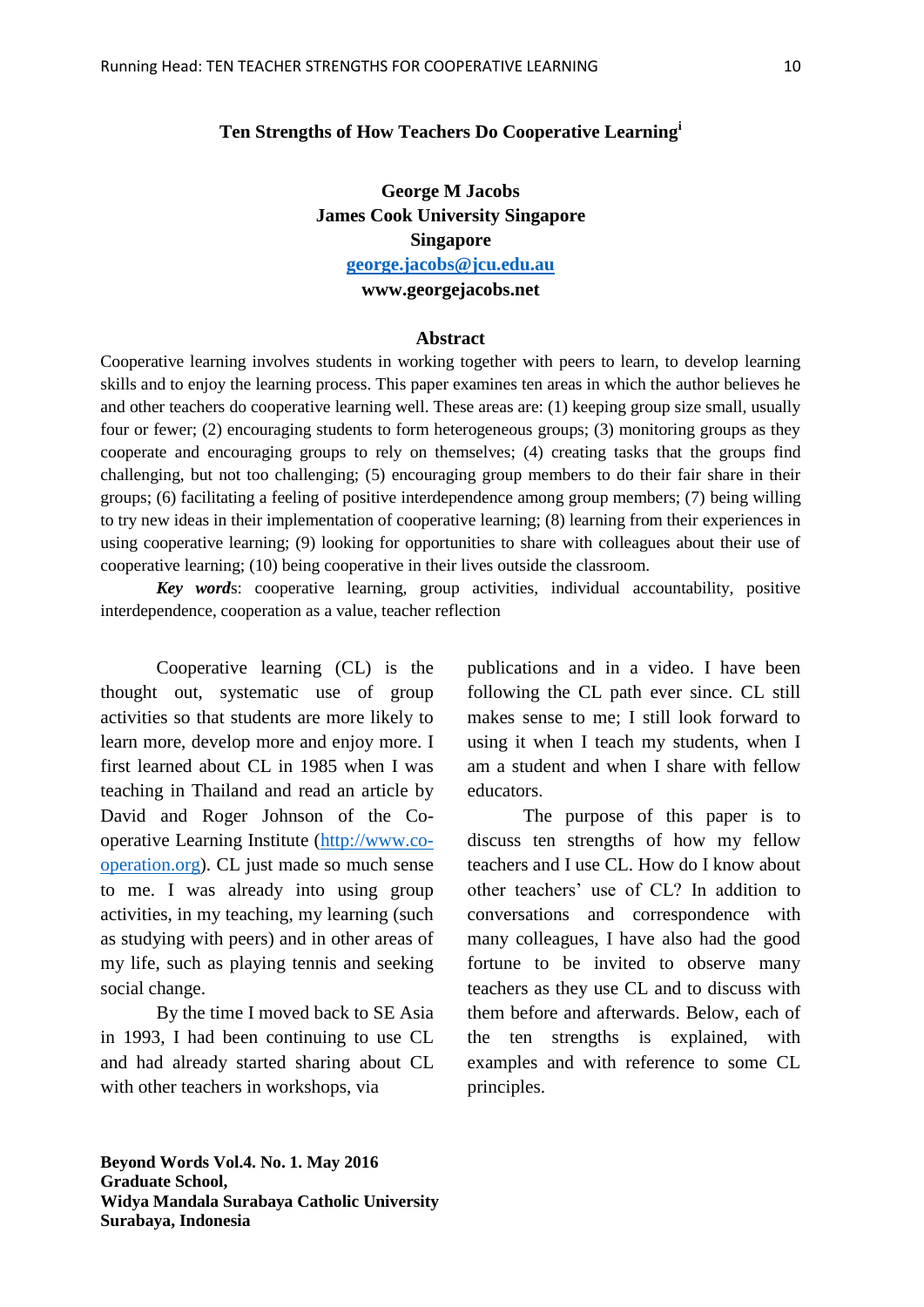### **Strength #1 – Encouraging Small Groups**

An initial question when using CL is how many students should be in each group. I have seen groups of five, six, seven and even eight or more members, but fortunately I do not see this very often, because smaller groups, even as small as two members, are, I believe, better, and I prefer for groups never to go beyond four members. Here is why.

In the 1990s, I attended a workshop on CL by David Johnson in Penang, Malaysia, and one of the phrases he used that I still remember and repeat is, "It's impossible to be left out of a pair." In other words, if we are worried about one or more group members being, for whatever reason, excluded by their groupmates, one strategy is to keep groups small, and two is as small as groups can be. This is the CL principle of Equal Opportunity To Participate. At the same time that small groups make it less likely that any students are excluded, small groups also make it less likely that any students can seek to avoid participation. This is the CL principle of Individual Accountability.

Another potential advantage of small groups stems from we teachers' desire to maximize the amount each student interacts – via talking, writing, drawing, etc. – with peers. This is the CL principle of Maximum Peer Interactions. Extending this principle, after students have interacted in pairs, instead of immediately sharing what they have done with the entire class and the teacher, teachers sometimes ask two pairs to combine. In that way, students receive the benefit of more classmates' knowledge and perspectives, i.e., two heads are better than one, and four heads are better than two.

## **Strength #2-Creating Heterogeneous Groups**

Once group size has been decided, the next question that fellow teachers and I face in using CL is which students should be group mates. I use heterogeneous groups, and I'm happy to report that many other teachers also do this. Four common options when forming groups are:

- a. Convenience, i.e., students form groups with whoever is sitting nearest to them.
- b. Students select their group mates, i.e., students form groups with whomever they wish.
- c. Random selection, i.e., some methods used to select group membership at random, e.g., in a class of 49 students, to form groups of four (with one group of five), students count to 12, and all the students with the same number become group mates, for instance, the four students who are number 11s, form a group.
- d. Teacher selection, i.e., teachers uses various criteria to select who should be group mates.

The easiest option is to form groups based on convenience, and often the most popular option among students is to form student-selected groups. Groups selected at random may also be heterogeneous, but may not always be so. Thus, because many teachers want heterogeneous groups, teacher selection is best and this seems to be the most common option. Groups can be heterogeneous on many factors, including past achievement, ethnicity, social class, nationality, first language and sex. Mixing students on past achievement can encourage peer tutoring, and both the tutees and the tutors can benefit from such arrangements (Webb et al., 2009). Mixing students on other factors can be beneficial in terms of exposing students to varied perspectives and helping students learn to work with people different from themselves.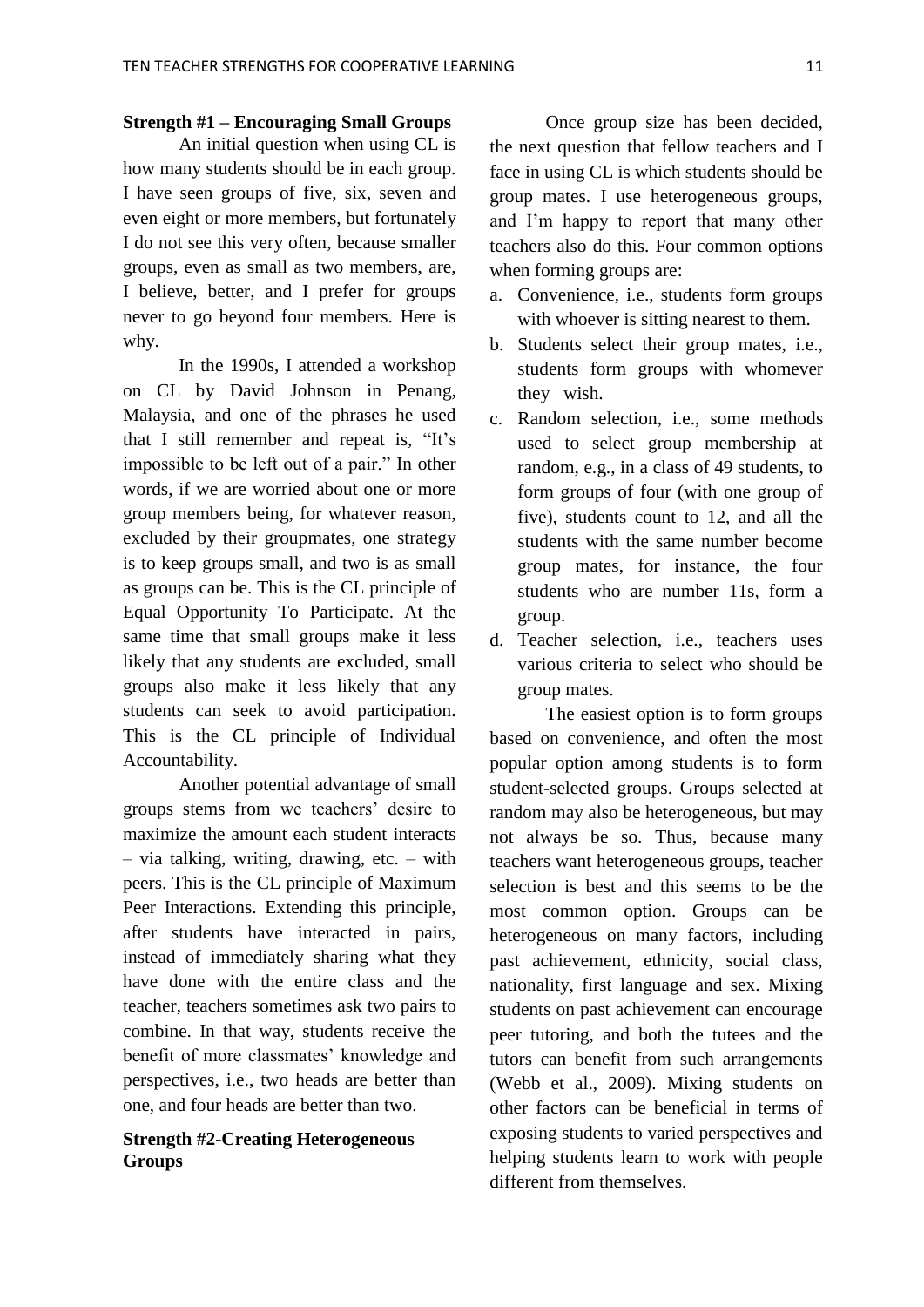By observing other teachers, I have learned and now sometimes use a compromise option between studentselected and teacher-selected groups. This option is to explain to students the benefits of heterogeneous groups and discuss some of the differences which exist among the members of the particular class. Then, students form their own groups, with the resulting individual groups mirroring the diversity that exists within the class (Slavin, 1995).

## **Strength #3 - Monitoring Groups**

At one educational institution where I worked, a place for in-service teachers, I had a very busy, energetic colleague whom I would sometimes see in his office even when he had class. This mystified me until I learned that his strategy was to give the students a group activity to do, and then, he would return to his office to resume some urgent tasks. Indeed, I confess that I have now and then adopted a similar strategy. However, I am happy to report that neither I nor the teachers I have observed do this often. Instead, when students work in their groups, we teachers normally spend time as guides on the sides, monitoring groups and intervening occasionally to offer assistance or to highlight something we have observed.

Such active observation practices by teachers fit with the CL principle of Group Autonomy, i.e., we encourage group members to rely on each other and for different groups to look to each other for assistance, with teachers there to help, but not as the first option. Two phrases for promoting group autonomy are TTT (Team Then Teacher), and  $3 + 1$  B4 T (ask your three groupmates and one other group before asking the teacher). It is certainly tempting, at the first sign that a group is having difficulty or has gone astray, for

teachers to intervene, to be students' knights in shining armour. I am glad that other teachers and I usually resist this temptation.

## **Strength #4 - Designing Doable Tasks**

In my own experience using CL in my teaching and observing other teachers using CL, the main reason why group activities fail is that the tasks groups embark on are too difficult. Yes, two heads are better than one, but two heads are not magic. To use Vygotsky's (1978) terminology, tasks need to be in students' zone of proximal development, i.e., the tasks need to be ones that students can do, provided that help, also known as scaffolding, is available. This help can come from teachers, peers, materials and various learning and thinking strategies.

I try to offer such scaffolding, and I have learned various scaffolding strategies from other teachers. In addition to direct teacher assistance, as described in Strength #3 above, this scaffolding can include:

- a. Modifying the difficulty level of texts and tasks.
- b. Providing materials that prepare students to succeed. These materials include websites, videos, glossaries of terms and mind maps that build students' background knowledge.
- c. Providing rubrics and models to guide students.
- d. As mentioned in Strength #2 above, setting up groups that are heterogeneous as to past achievement.
- e. Allowing students to prepare before class, as in the Flipped Classroom model (Boyer, 2013).
- f. Teaching students how to help each other and how to receive help from others. Part of this fits with the CL principle of Teaching Collaborative Skills. These skills include asking for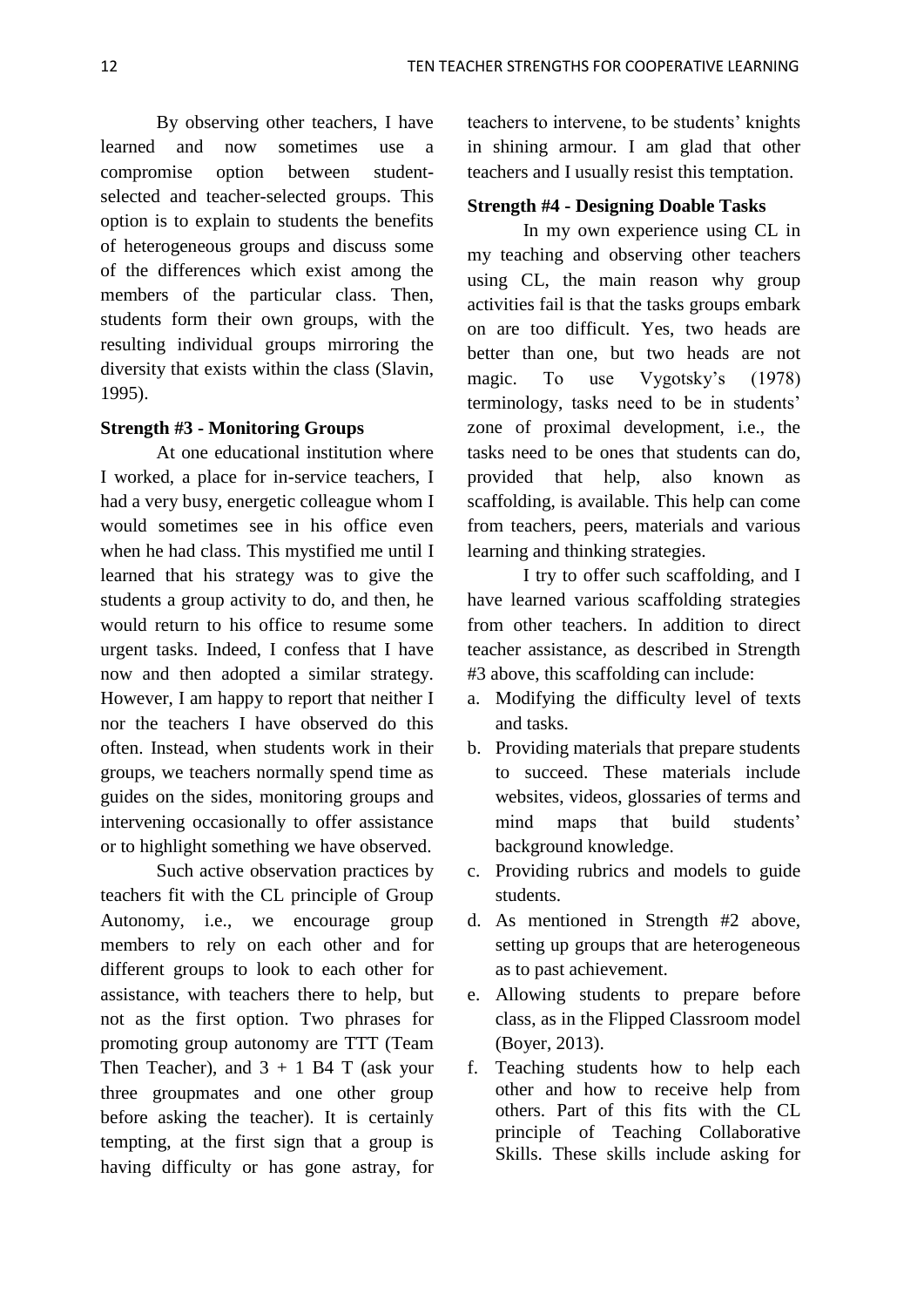reasons, checking that others understand and thanking others.

# **Strength #5 - Promoting Individual Accountability**

Probably the two most oftmentioned CL principles are Positive Interdependence (to be discussed in Strength #6) and Individual Accountability. Individual Accountability was mentioned in the discussion of Strength #1, with reference to how teachers use small groups (two, three or four members per group) to encourage students to participate actively in their groups. Indeed, one of the most often heard criticisms of group activities is that some members do not do their fair share in the group, i.e., they freeload off the work of others.

Fortunately, CL provides a range of ideas for encouraging students to each feel accountable to their groupmates, and I have seen many colleagues using these strategies, and I use many of them myself.

- a. Each student receives specific information or is responsible for curating information on a particular topic, and then, as in Jigsaw (Aronson, 2016), students are responsible for teaching that information to groupmates.
- b. When students do projects, group members agree on a roster of tasks and due dates for the tasks and then record whether the tasks were completed by the due dates. Plus, students assess their group mates' contributions.
- c. Students work together, but they are assessed individually. For instance, on a writing task, students give each other feedback on their drafts, but each submits an individual piece of writing.
- d. Rather than groups nominating spokespeople to present their work to the rest of the class, all group members

need to have a speaking part in the group's presentation, or a sole presenter is chosen at random. In keeping with the principle of Maximum Peer Interactions (see Strength #1), sometimes, rather than each group taking turns to present to the entire class, groups or their randomly selected representatives can present to another group.

## **Strength #6 - Encouraging Positive Interdependence**

Too often, students sit in the same group, but they feel little commitment to their group mates, i.e., the group lacks a feeling of positive interdependence; they do not feel that their outcomes are positively correlated. For instance, students do not feel that the learning of their group mates helps their own learning or that if one of their groupmates does poorly, they too suffer. If student groups do not feel positively interdependent, they are unlikely to strive to help one another or to strive to do well themselves for the good of the group.

Fortunately, I have learned strategies to encourage students to feel positively interdependent, and I have seen fellow teachers using these and related strategies. Here are some such strategies.

- a. In keeping with the CL Principle of Teaching Collaborative Skills (Strength #4), teachers encourage students to express gratitude to groupmates for how they have helped the group succeed, e.g., "I appreciate the questions you asked. Your questions made me see that I didn't understand as well as I thought I had".
- b. The group receives feedback based on the performance of the member randomly selected to represent the group. This strategy is deployed in the CL technique Everyone Can Explain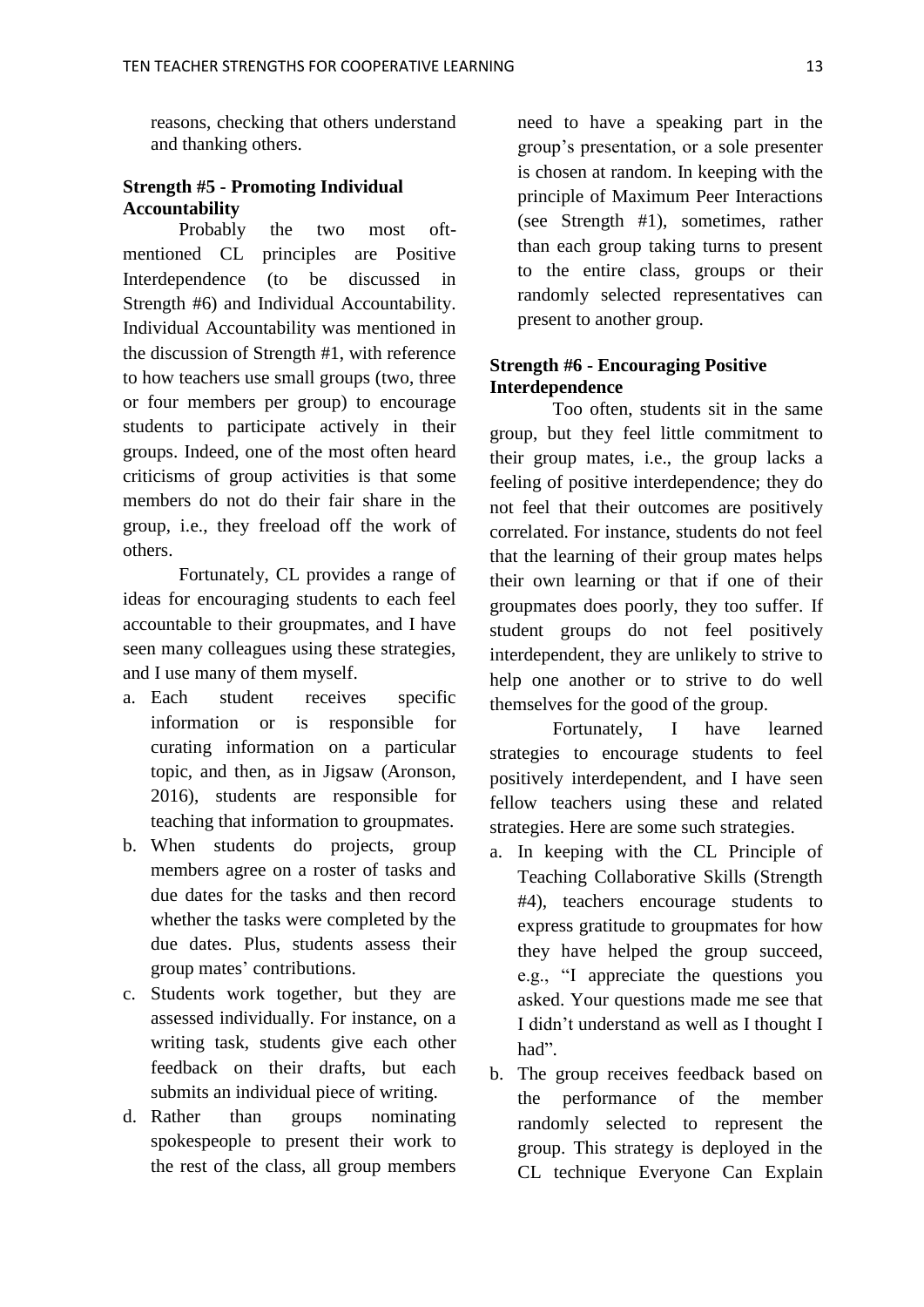(Jacobs, Renandya, & Power, 2016). In Everyone Can Explain, students form groups of 2-4 to develop a response to a question or task. Not only do they develop a response, but they also need to explain the rationale or process behind their response. The teacher calls a student randomly to give and explain their group's response to the entire class or to another group. The group, not the individual sharing the group's response, is evaluated. In other words, they sink or swim together.

- c. The group or the entire class competes against a standard, such as the class average on previous quizzes. In this way, students are encouraged to help not just their own group mates, but also their other classmates.
- d. Each group member has a rotating role in the group. Roles include facilitator, question asker, comprehension checker, recorder, creator of visuals, Powerpoint designer and skit director. These roles can rotate or students who are weakest in a particular role can play that role while being coached by their more proficient group mates.
- **e.** Teachers explain why learning particular content and skills enable students to help others, e.g., learning an additional language enables students to help people who speak that language and are in need assistance, or learning problem solving skills enables students to address problems in their communities and beyond. This fits with the CL principle of Cooperation as a Value, i.e., extending positive interdependence beyond the small group.

### **Strength #7 - Trying New Ideas**

Among the many exciting aspects of belonging to the teaching profession are the

many ideas being developed, rediscovered and combined. For example, Positive Psychology (Seligman, Steen, Park, & Peterson, 2005) represents a paradigm shift in Psychology, and educators have adopted it to their context in what has come to be called Positive Education (Norrish, Williams, O'Connor, & Robinson, 2013). I have been happy to see that like myself, many other teachers are keen to consider expanding their repertoires of ways to implement CL, for example, including insights from Positive Psychology.

Many paths exist for teachers to learn new ways of using CL. In addition to journals, books, conferences and courses, the website and e-newsletter of the International Association for the Study of Cooperation in Education [\(www.iasce.net\)](http://www.iasce.net/) deserves special mention. For example, the association's thrice yearly e-newsletter features a list of recent journal articles related to CL. Other articles in the enewsletter discuss relevant trends in CL and related areas.

#### **Strength #8 - Learning from Experiences**

Using CL and other student centred methods can be more complicated than using teacher centred methods. With teacher centred instruction, the key lies in how well teachers have prepared their lectures, demonstrations, etc. Thus, teachers' performance constitutes the main variable. However, with CL, teachers act as guides on the side, and what students do as they interact with classmates becomes central to the lesson's success. Teachers, myself included, need to constantly be learning about how to facilitate this student-student interaction. In addition to learning new ideas from outside sources, as discussed in Strength #7, I am happy to report that my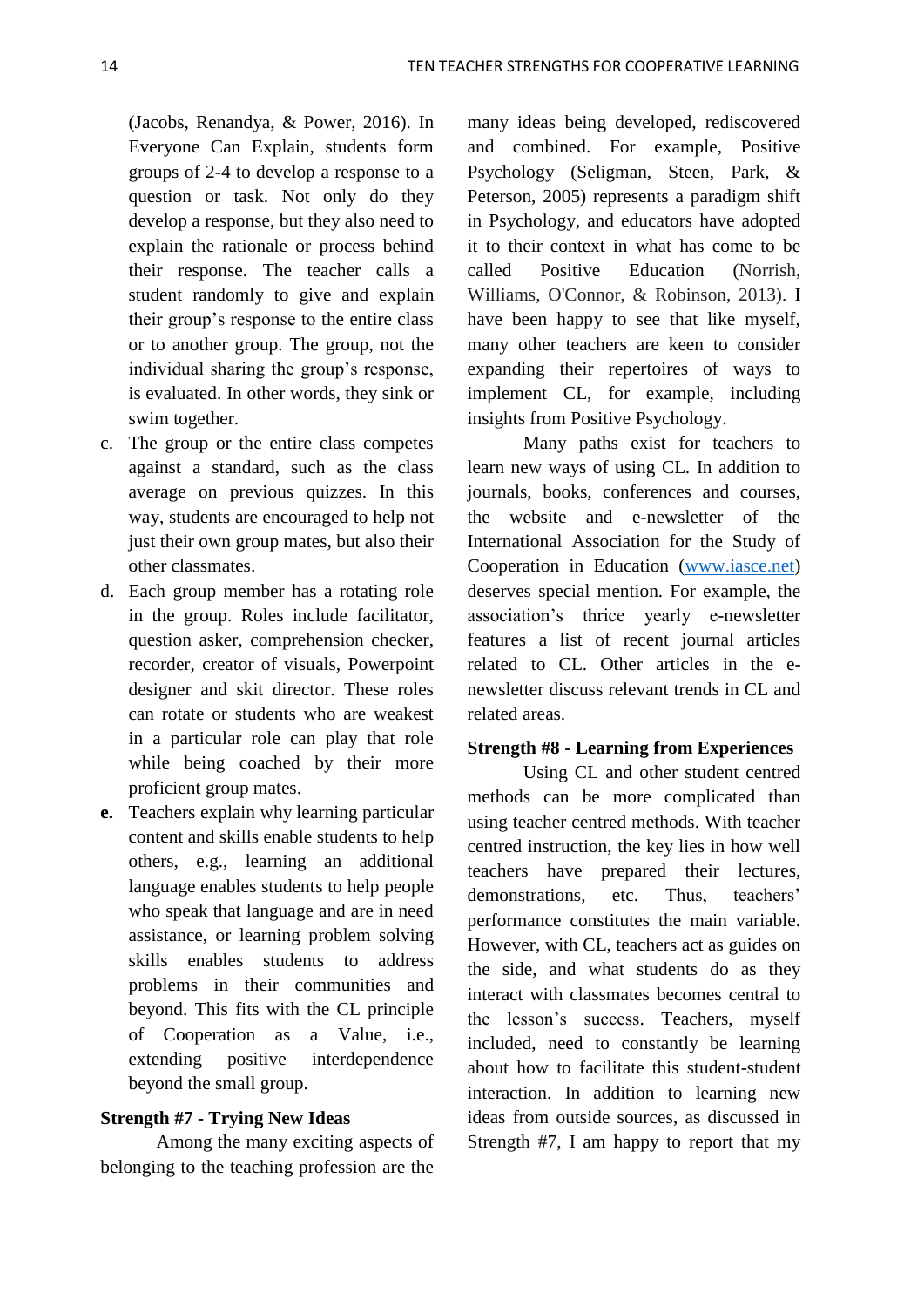fellow teachers and I also like to learn from our own experiences.

An important way that we learn from experience involves learning from our students. Here are two ways fellow teachers and I learn from students. First, when students do CL differently than the ways we suggested, instead of immediately assuming that students are doing CL wrongly, we can reflect on whether students might have developed a way to cooperate that might be better, at least in some circumstances. For example, when I first starting using CL, I wanted student groups to immediately start on the tasks before them. Instead, some groups, even groups of adult students, would chit chat for a couple of minutes before engaging with the tasks. When I reflected on this, I realised that I also did this when working with colleagues, and I observed that this chit chat seemed to improve relations among group members. Thus, I now sometimes include brief warm up activities or just chit chat time early in CL activities.

A second way that fellow teachers and I learn from students involves asking for their suggestions about how to facilitate their interaction. Of course, I do not implement every student suggestion, but I do consider all of them. For instance, in relation to Strength #4, Designing Doable Tasks, students sometimes ask me for examples of what I consider to be well-done tasks and to explain what features of the examples are especially praiseworthy. This often results in better student work, not only on the immediate task but also on future tasks.

## **Strength #9 - Sharing with Other Teachers**

Just as our students can learn more and enjoy more by interacting with their

peers, i.e., their fellow students, so too can we teachers learn more about CL and enjoy doing CL more by interacting with our peers, our fellow teachers. Fortunately, many of my fellow teachers have been happy to join with me in discussing how best to do CL. This fits both with Strength #7, Trying New Ideas, and Strength #8, Learning From Experiences.

One means of sharing with other teachers involves reflecting together on our use of CL. Dewey, a pioneer in teacher reflection, made an important point when he wrote, "We do not learn from experience. We learn from reflecting on experience" (1933, p. 78). Farrell and Jacobs (2016) provided suggestions on how teachers can join each other to reflect on our teaching. Furthermore, by sharing with fellow educators, we teachers are practicing what we preach. In other words, just as we urge students to cooperate with peers, in our reflective teaching groups, we teachers are cooperating with our peers. In this way, we are putting ourselves in students' shoes, experiencing the joys and frustrations of cooperation.

## **Strength #10 - Cooperating Beyond the Classroom**

The CL principle of Cooperation as a Value encourages students to look for the positive interdependence (Strength #6) in all situations, not just in small group classroom situations. Teachers whom I know bring this principle to life in many ways. For instance, a colleague of mine teaches weekend classes for blue collar migrant labourers. A secondary school science teacher I know just returned from a trip with his students to Indonesia where they installed environmentally friendly sewage systems in the homes of people in rural communities. Recently, I bumped into a primary school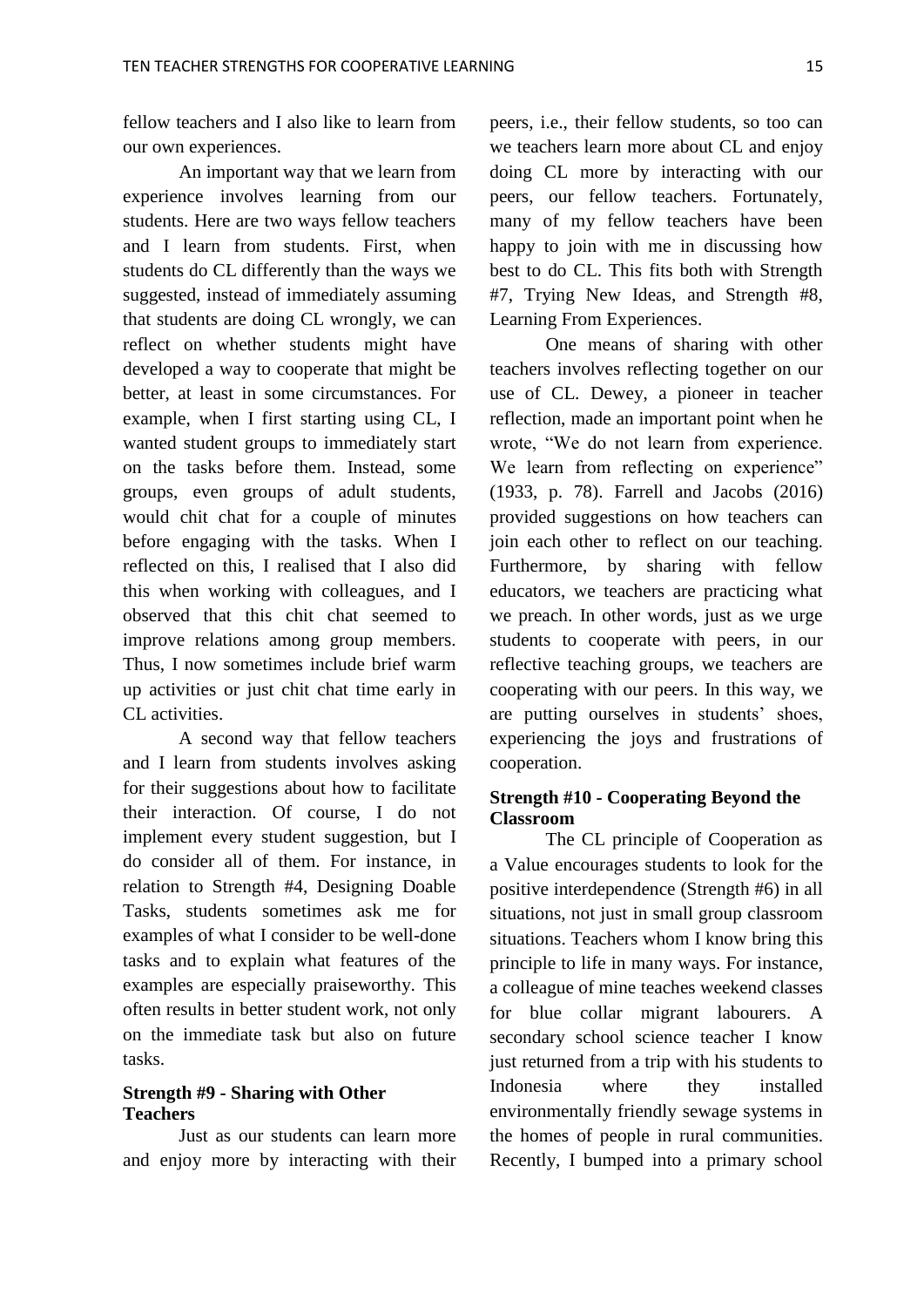teacher who a few years ago took a class on cooperative learning with me and now participates in a volunteer organisation that promotes vegetarianism. Indeed, the spirit of volunteerism blossoms in the hearts of many teachers.

Furthermore, organisations of teachers seek to promote cooperation in aid of people worldwide. For instance, the Japan Association for Language Teaching has for many years had a Global Issues In Language Education Special Interest Group [\(http://gilesig.org\)](http://gilesig.org/). Among the varied issues they address are human rights, such as equal

rights regardless of sexual preference, and protection of non-human animals. Similarly, David and Roger Johnson of the Cooperative Learning Institute have done a great deal of work on conflict resolution and peace education (e.g., Johnson, Johnson, & Tjosvold, 2012). Indeed, they make the claim that CL forms an essential element in the creation of peaceful, just and equitable societies. Thus, because we teachers are part of movements for social improvement beyond the classroom, we have a stronger commitment to CL in the classroom.

#### **Conclusion**

Change in education is notoriously difficult to achieve (Sarason, 1990). Originally, the title of this article was "Ten Errors Teachers Make in Using Cooperative Learning". However, influenced by the literature on positive psychology, cited in Strength #7, I decided to take a more positive approach to my own and other teachers' use of CL. That is why I changed the title to "Ten Strengths of How Teachers Do Cooperative Learning",

to highlight strengths in the ways my colleagues and I use CL.

As is mentioned under Strength #10, the world needs CL, not just so that students learn more, but also so that students become caring world citizens. Therefore, we teachers need to celebrate our successes in promoting student-student collaboration and build on the many strengths in how we apply and develop CL. I look forward to celebrating and building with you.

#### **References**

- Aronson, E. (2016). *The jigsaw classroom.* Retrieved from [http://www.jigsaw.org](http://www.jigsaw.org/)
- Boyer, A. (2013). The flipped classroom. Catering for difference. *Teacher Learning Network*, *20*(1), 28-29. Retrieved from

[http://teacherlearningnetwork.org.au/dl65/TLN-issue1\\_2013sm.pdf](http://teacherlearningnetwork.org.au/dl65/TLN-issue1_2013sm.pdf)

- Dewey, J. (1933). *How we think*, Lexington, MA: DC Heath.
- Farrell, T. S. C., & Jacobs, G. M. (2016). Practicing what we preach: Teacher reflection groups on cooperative learning. *TESL-EJ, 19*(4), 1-9. Retrieved from [http://www.tesl](http://www.tesl-ej.org/pdf/ej76/a5.pdf)[ej.org/pdf/ej76/a5.pdf](http://www.tesl-ej.org/pdf/ej76/a5.pdf)
- Jacobs, G. M., Renandya, W. A., & Power, M. A. (2016). *Simple, powerful strategies for student centered learning*. Berlin, Germany: Springer.
- Johnson, D. W., Johnson, R. T., & Tjosvold, D. (2012). Effective cooperation: The foundation of sustainable peace. In P. Coleman & M. Deutsch (Eds.), *Psychological components of sustainable peace* (pp. 15-53). New York, NY: Springer.